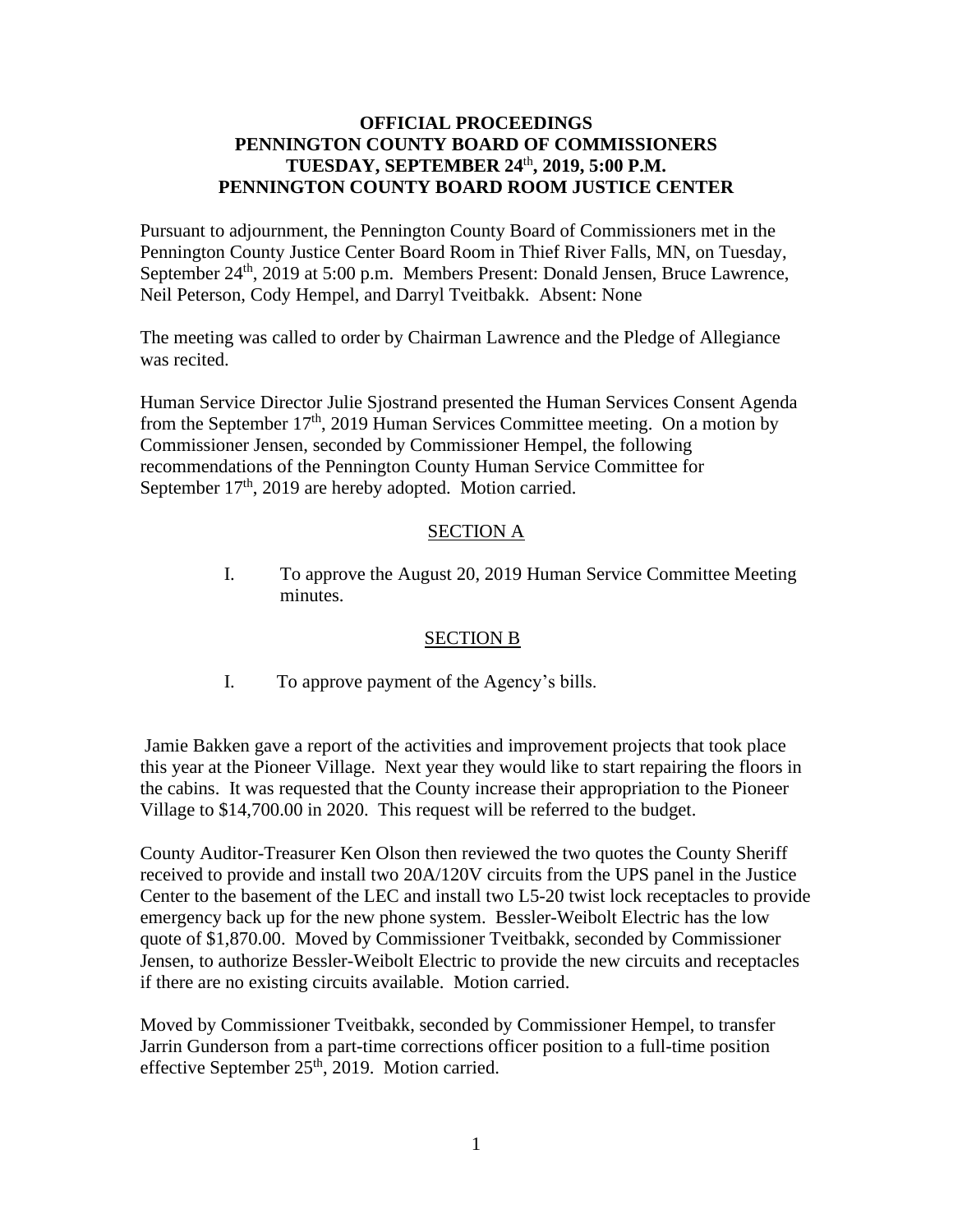Moved by Commissioner Hempel, seconded by Commissioner Tveitbakk, to approve the 2020 health insurance rates as proposed by the Northwest Service Cooperative CCOGA Pool Renewal, working with the Minnesota Healthcare Consortium. Motion carried.

The County Board discussed appointments to the Northwest Regional Development Commission Board.

The County Board then reviewed the proposed maintenance agreement for the emergency generator at the Pennington County Justice Center. Moved by Commissioner Peterson, seconded by Commissioner Jensen, to approve the one-year maintenance agreement with Cummins Sales and Service for the emergency generator at the Pennington County Justice Center. Motion carried.

Commissioner Jensen moved, seconded by Commissioner Peterson, to approve the issuance of a replacement warrant for lost warrant #183665 issued to MN BCA for \$795.00 on July 28<sup>th</sup>, 2018 without issuance of an indemnifying bond. Motion carried.

Commissioner Tveitbakk moved, seconded by Commissioner Jensen, to approve change order #25 with Bessler-Weibolt Electric in the amount of \$1,659.73. Motion carried.

Commissioner Jensen moved, seconded by Commissioner Tveitbakk, to approve the proposal of C.L. Linfoot to install an exhaust fan, demo, and labor, included in the work release holding area in the amount of \$1,573.00. Motion carried.

Commissioner Jensen moved, seconded by Commissioner Tveitbakk, to purchase a keypad lock from Kendall Door & Hardware for the storage room off the County Board Room at a cost of \$876.00. Motion carried.

Moved by Commissioner Hempel, seconded by Commissioner Peterson, to approve the minutes of September 10<sup>th</sup>, 2019 as written. Motion carried.

Motioned by Commissioner Hempel, seconded by Commissioner Peterson, to approve payment of the Human Services warrants totaling \$172,933.82 and the following Commissioner warrants.

| <b>WARRANTS</b>                                                                                  |              |
|--------------------------------------------------------------------------------------------------|--------------|
| <b>County Revenue</b>                                                                            | \$151,046.04 |
| Road & Bridge                                                                                    | \$131,984.10 |
| <b>Solid Waste Facility</b>                                                                      | 600.00       |
| $\Omega_{\alpha\beta}$ diams and most raimburgaments in the amount of $P776.50$ were also annual |              |

Per diems and meal reimbursements in the amount of \$776.59 were also approved.

Moved by Commissioner Peterson, seconded by Commissioner Tveitbakk, to approve the minutes of the County Ditch #46 Public Hearing and County Ditch #46 Meeting held September  $10<sup>th</sup>$ , 2019 as written. Motion carried.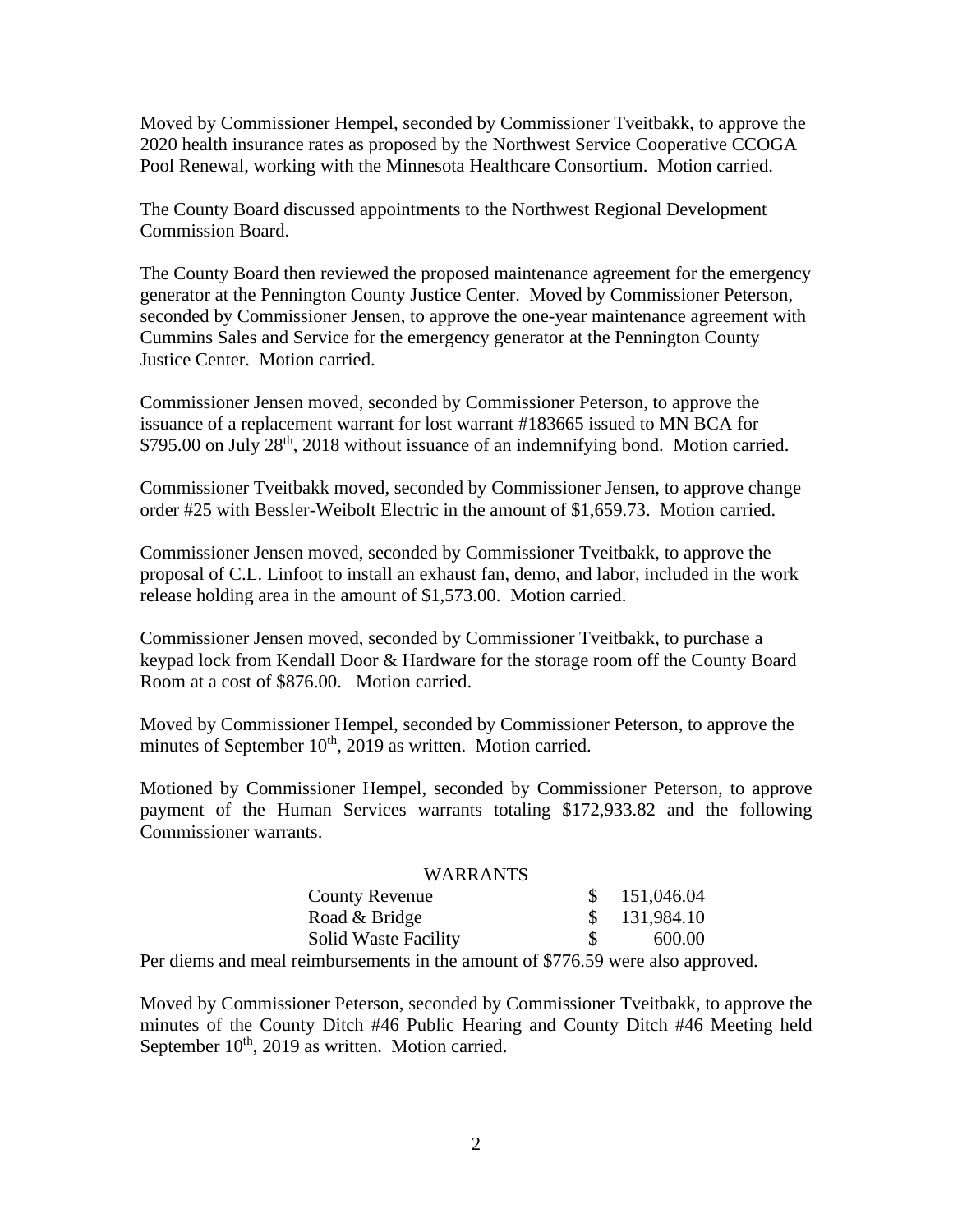The County Board discussed building a structure consisting of a roof to cover the used oil tank and filter container with SCORE funds. It was suggested to ask the STS Crew to build it.

The County Board discussed the meeting with the BKV Architects and the Mechanical Engineer to discuss the heating, cooling, and balancing, of the Justice Center's heating, cooling, and air handlers.

County Engineer Mike Flaagan, Stephen Frisco, MNDOT Project Manager, and Michelle Rognerud, MNDOT District Traffic Engineer, met to review the Trunk Highway #59 project scheduled for 2023. The project would consist of mill and overlay of Trunk Highway #59 from Brooks to CSAH #3 in Pennington County, then continue to Thief River Falls with additional shoulder width in this area. Also being discussed is a roundabout at the intersection of CSAH #3 and Trunk Highway #59. Cost participation would be required for the roundabout and it is possible that some safety funds could be available. Commissioner Jensen moved, seconded by Commissioner Peterson, that the County supports the 2023 Trunk Highway #59 project including the roundabout at the intersection of CSAH #3 and Trunk Highway #59. Motion carried.

The following resolution was introduced by Commissioner Jensen, seconded by Commissioner Hempel, and upon vote was unanimously carried.

## COUNTY OF PENNINGTON

WHEREAS, Minnesota Statute 162.08. Subd 4 (d), provides that accumulated balances in excess of two years of municipal account apportionments may be spent on projects located outside of municipalities under 5000 population when approved solely by resolution of the county board.

NOW, THEREFORE, BE IT RESOLVED, that the Commissioner of Transportation transfer \$133,000 (all funds) in excess of two years apportionment into the Regular Construction Account.

The following resolution was introduced by Commissioner Jensen, seconded by Commissioner Peterson, and upon vote was unanimously carried.

### RESOLUTION

BE IT RESOLVED, that Pennington County is the sponsor for Thief River Falls Truck Route Extension Project, which includes a bridge project known as SAP 057-608-008.

BE IT FURTHER RESOLVED, that the Pennington County application for Transportation Economic Development Infrastructure (TEDI) Program grant was approved for \$1,000,000 in funding for this project.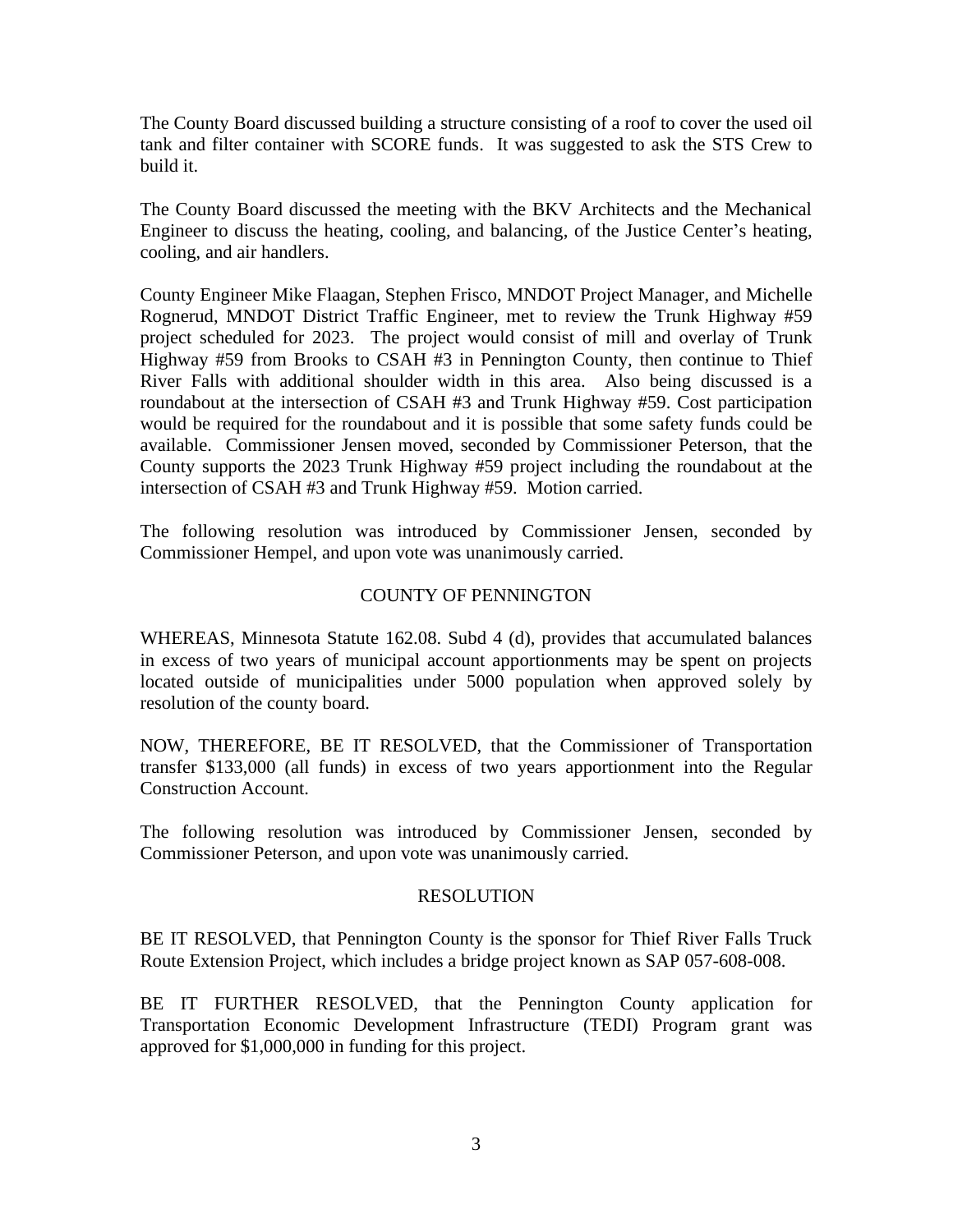BE IT FURTHER RESOLVED, that Pennington County may enter into agreement with the State of Minnesota and comply with all applicable laws and regulations as stated in all contract agreements.

BE IT FURTHER RESOLVED, that Pennington County is committing to fund the project with County State Aid Highway funds or local funds in addition to the approved TEDI Funds.

NOW, THEREFORE BE IT RESOLVED, that the Pennington County Engineer and the Pennington County Auditor, or their successors in office, are hereby authorized to execute such agreements, and amendments thereto, as are necessary to implement the project(s) on behalf of Pennington County.

The following resolution was introduced by Commissioner Jensen, seconded by Commissioner Peterson, and upon vote was unanimously carried.

## RESOLUTION

WHEREAS, the County of Pennington is planning to implement County State Aid Street Project(s) in 2019 which will require State Aid funds in excess of those available in its State Aid Regular/Municipal Construction Account, and

WHEREAS, said County is prepared to procced with the construction of said project(s) through use of an advance from the County State Aid Construction Fund to supplement the available funds in their State Aid Regular/Municipal Construction Account, and

WHEREAS, the advance is based on the following determination of estimated expenditures:

| Account Balance as of date 9/24/2019              | \$1,648,880.14 |  |
|---------------------------------------------------|----------------|--|
| Less estimated disbursements:                     |                |  |
| Project # SAP 57-608-008                          | 3,677,528.92   |  |
| Project #                                         | Φ              |  |
| Project #                                         |                |  |
| Project #                                         | Φ              |  |
| Bond Principle (if any)                           |                |  |
| Project Finals (overruns- if any)                 |                |  |
| Other                                             | \$             |  |
| <b>Total Estimated Disbursements</b>              | 3,677,528.92   |  |
| Advance Amount (amount in excess of acct balance) | 2,028,648.78   |  |

WHEREAS, repayment of the funds so advanced will be made in accordance with the provisions of Minnesota Statues 162.08, Subd 5 & 7 and Minnesota Rules, Chapter 8820, and